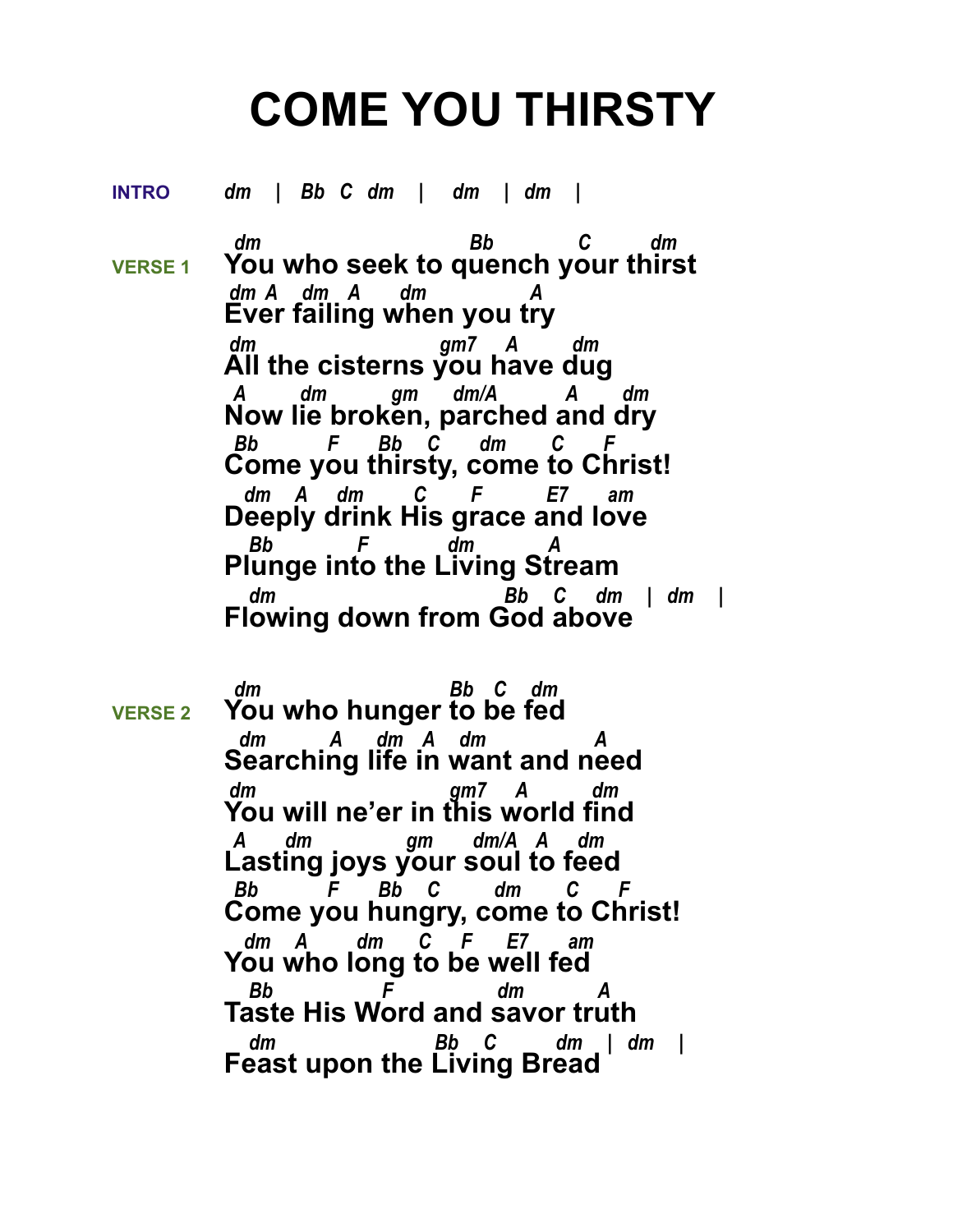*dm Bb C dm*  **VERSE 3 You who have forsaken God**  *dm A dm A dm A* **Groping now to find a place**  *dm gm7 A dm* **Where will you find life and joy?**  *A dm gm dm/A A dm* **Where is peace apart from grace?**  *Bb F Bb C dm C F* **Come you wand'ring, come be found!**  *dm A dm C F E7 am* **Do not squander life away**  *Bb F dm A* **Settle not for less than God**  *dm Bb C dm | dm |* **Come seek Him without delay**

 *dm Bb C dm*  **VERSE 4 You who feel the weight of sin**  *dm A dm A dm A* **Mired in its guilt and shame**  *dm gm7 A dm* **Where will you find righteousness?**  *A dm gm dm/A A dm* **Not but sin is yours to claim**  *Bb F Bb C dm C F* **Come you empty-handed, come!**  *dm A dm C F E7 am* **By the grace of God receive**  *Bb F dm A* **Perfect righteousness in Christ**  *dm Bb C dm | dm |* **Come to Him, in Him believe**